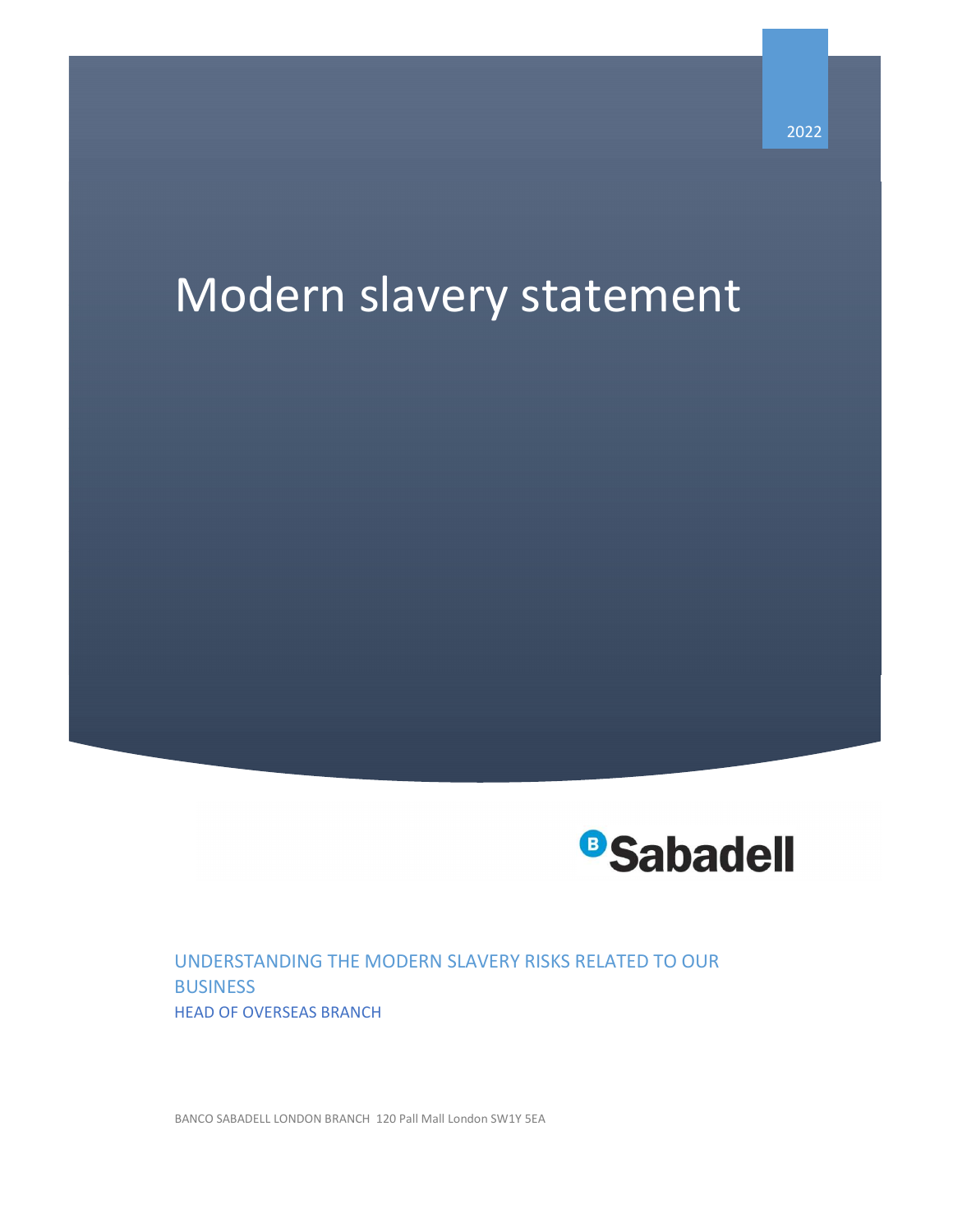## **BSabadell**

#### Index

## **Background**

This statement sets out our actions to understand the modern slavery risks related to our business and describes the steps we take to prevent slavery or human trafficking in our own business or our supply chains.

This statement relates to actions and activities during the financial year January to December 2021.

Modern slavery is happening more often than people may realise and we recognise it may exist somewhere in our supply chain beyond our immediate suppliers.

That's why we're committed to protecting people and acting to prevent slavery and human trafficking in our corporate activities.

#### Our business

Sabadell UK has been present in the UK since 1986 as a fully operational branch. The London office has primarily focused its activity on the management of trade relations between UK and Spain. Our client base consists of UK companies who have a close relationship with Spain, or Spanish companies with subsidiaries in the UK.

Sabadell UK offers business customers a range of banking products and services designed to meet their financial needs and we operate in both the UK and international markets.

Sabadell UK is part of the Sabadell Group, which is one of Spain's principal banking groups, with more than 15,000 employees, and composed of different banks, brands, subsidiaries, and affiliated companies covering all areas of financial business under one common denominator: professionalism and quality.

#### Our values

We recognise the aim of the Modern Slavery Act and take our responsibilities seriously. Our values guide us in everything we do – treating others fairly with dignity and respect form the basis of the behaviours we expect from everybody in Sabadell UK, including our suppliers.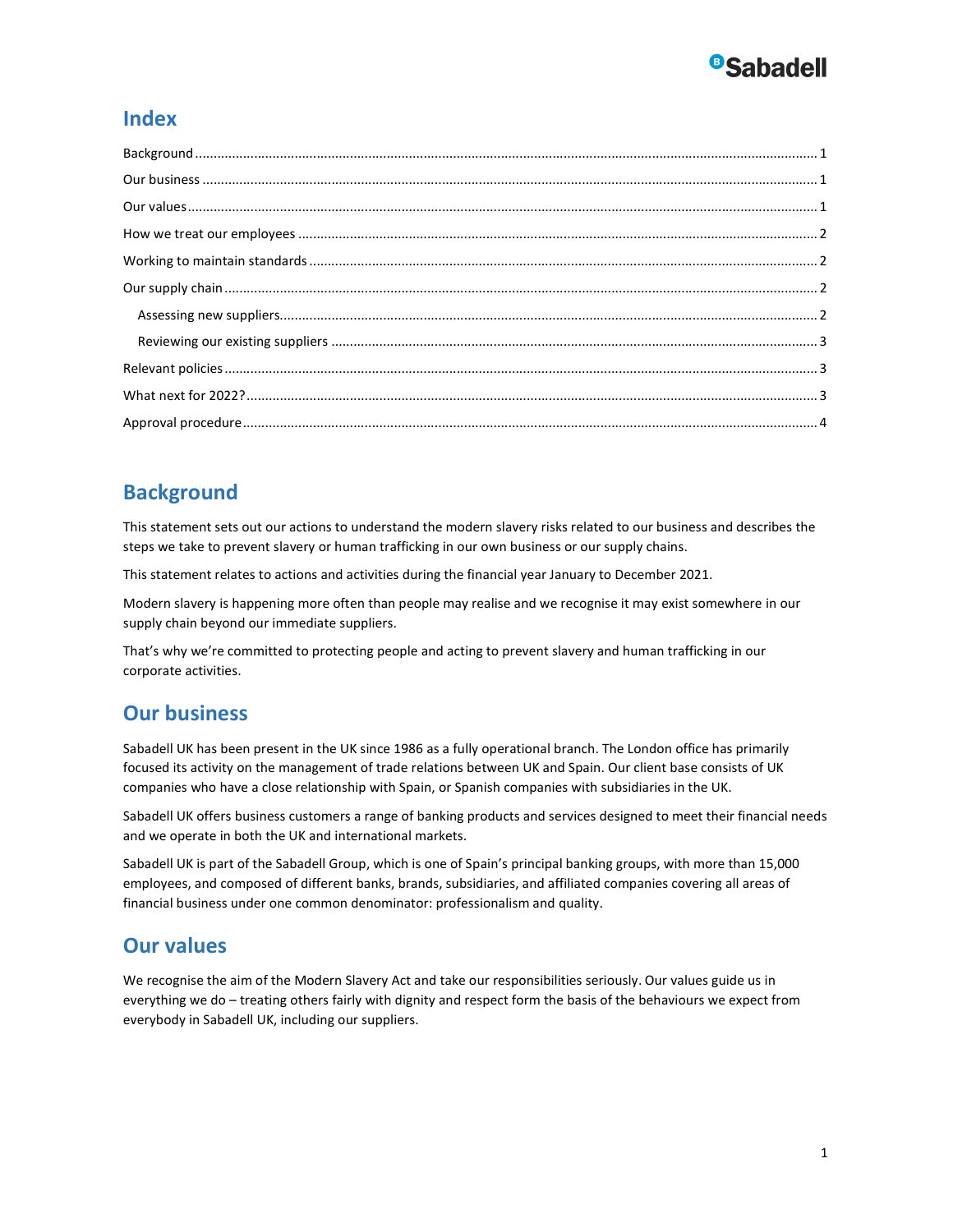

#### How we treat our employees

At Sabadell UK, we believe everyone has a right to be treated with dignity and respect, and work in a safe and supportive environment. This is evidenced by the Equal Opportunities policy or the Health and Safety policy, laid down in the Staff Handbook.

We're committed to creating an open and transparent culture and encourage all employees to act responsibly and call things out when they think something's wrong, for example by using the Whistleblowing process.

We've put policies in place that set out the values and behaviours we expect everyone to demonstrate, which helps our Employees to comply with regulatory conduct requirements. To make sure all Employees understand these policies we provide a range of training such as the online Data Protection course.

We make sure we reward our employees fairly and appropriately for the role they're doing. Plus, there is a defined contribution pension scheme, with employer contributions of up to 13% base salary; and a Flexible Benefits scheme, such as time off for adoption, compassionate leaving, or flexible working, all outlined in the Staff Handbook.

### Working to maintain standards

We work closely with the police, and other agencies, to make sure we're doing the most suitable checks. If we ever uncover evidence or suspicions of criminal activity, we'll always make sure we follow the necessary reporting.

We require all Sabadell UK employees to complete mandatory core learning relevant to their role. This includes training on anti-money laundering, and vulnerable customers, which helps them identify modern slavery in our customer relationships. To make sure the training is effective, we ask Employees to take a test at the end of the course and we track participation and pass rates.

### Our supply chain

Based on the nature of our business, our employment practices and those of our supply chain, we believe the risk of modern slavery in our industry is relatively low. But we've identified some areas where our suppliers may be at higher risk, for example:

- Overseas suppliers
- The people who provide facilities services, such as cleaners
- Manufacturing, such as staff uniforms
- The building trade
- Temporary recruitment firms

We have Procurement policies in place to make sure our suppliers understand our values and apply those values to their own businesses. And our policies explicitly show our commitment to preventing modern slavery. We carry out checks at every stage of the relationship with our suppliers to assess their risk of modern slavery. This includes carrying out an assessment of potential new suppliers and extra checks each year during the life of an existing supplier relationship.

Our Compliance team are involved in all assessments for both new and existing suppliers. If we identify any suppliers as higher risk, we carry out an additional level of risk assessment.

#### Assessing new suppliers

Before we set up any new relationships with potential suppliers, we always check to make sure their values align to ours. These checks cover a broad range of policy areas including corporate and social responsibility, accessibility, and pre-employment vetting. Our standard supplier contracts also include requirements for suppliers to prevent modern slavery in their operations and their supply chain.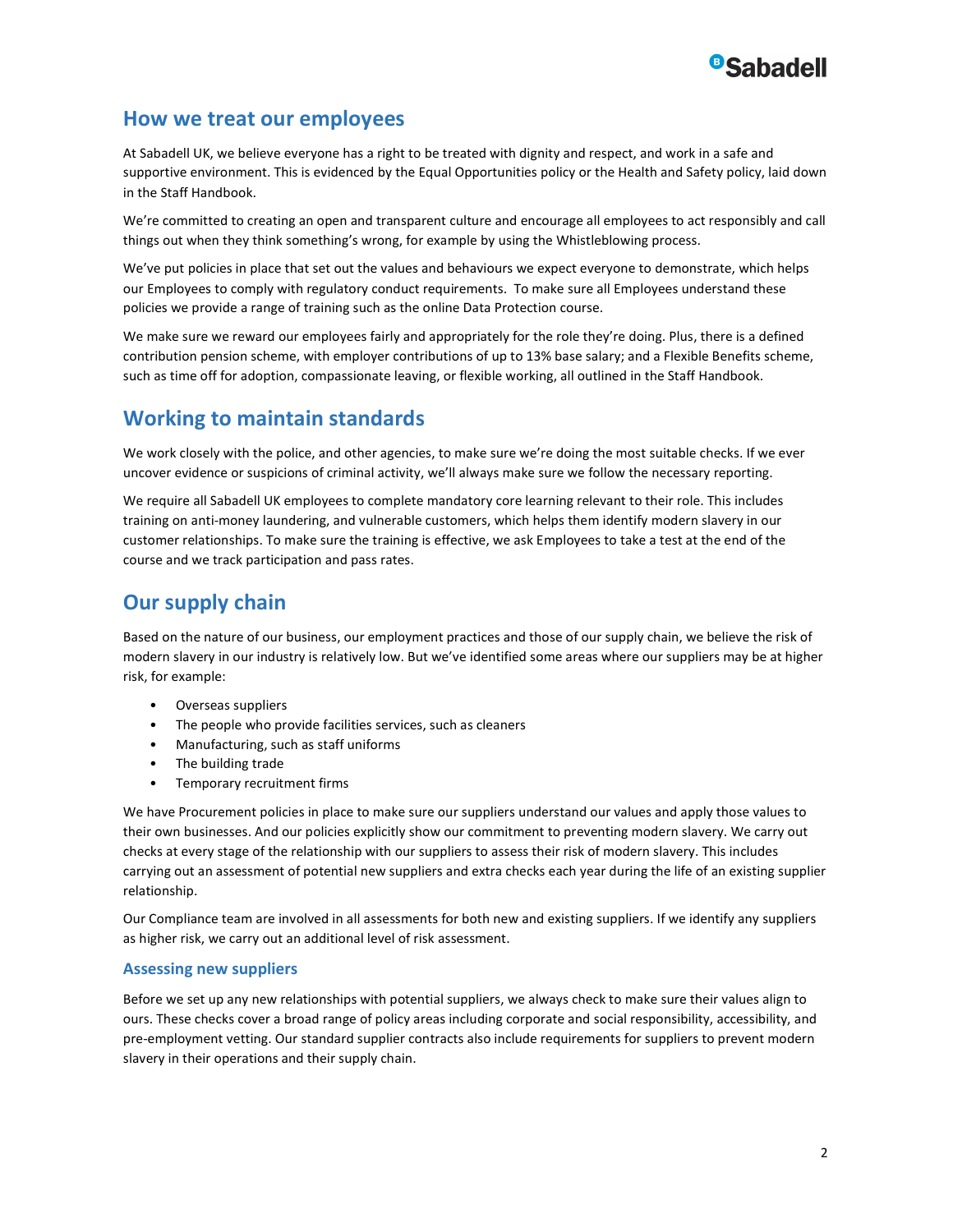

#### Reviewing our existing suppliers

We carry out due diligence checks every year for our higher risk suppliers. And we review the statements they give us on their processes and controls against modern slavery. We do more detailed reviews of suppliers in higher risk areas. We haven't found any immediate gaps or concerns, and we've been reassured that our suppliers have the appropriate controls in place.

#### Relevant policies

We have policies that set out a way to do business that supports our values. And we have controls in place to make sure we stick to those policies. We've updated many of these controls to include additional checks to make sure modern slavery risks are fully considered, particularly within the supply chain. These include:

- Financial crime manual. Any knowledge or suspicion of financial crime, including modern slavery and human trafficking, must be reported to Sabadell UK's MLRO, who will assess the internal disclosure and decide whether there are grounds to make an onward disclosure to the National Crime Agency.
- Whistleblowing policy. We encourage all Employees to report any concerns related to Group activities and those of our suppliers. This includes suspicion of any criminal activity. Our confidential Whistleblowing helpline is designed to make it easy for people to make disclosures without fear of retribution.
- Conduct risk Policy. We have high expectations of the way that both our Partners and suppliers treat our customers. This includes specific provisions to make sure that we take care of vulnerable customers. Partners are trained to spot these customers at an early stage and provide appropriate support where they can.
- Vulnerable customers Policy. We ensure that all Partners know how to identify and manage these customers, although we undertake relatively limited business with individuals, and with individuals who are potentially vulnerable customers.
- Procurement policy. We are committed to making sure our suppliers adhere to the highest standards of ethics. And we ask suppliers to demonstrate that they provide safe working conditions, treat workers with dignity and respect, and act ethically and within the law.
- The **Enterprise Risk Management** (ERM) framework allows us to better identify potential events to prevent slavery or human trafficking in our own business, with a direct involvement of Senior Management through ERM bi-monthly committee meetings.

### What next for 2022?

We'll continue to build our understanding of how to prevent modern slavery and improve what we do:

- We'll continue to develop the guidance we give our Partners and measure their participation in mandatory core learning.
- We'll continue to enhance our relevant policies such as the Conduct Risk Policy, on boarding policy to ensure they fully meet our commitments regarding the prevention of slavery or human trafficking.
- We'll continue to carry out checks on all our suppliers and key supply chain partners to confirm they are doing everything they can to prevent modern slavery themselves and in their supply chains.
- We'll continue to assess new suppliers to the highest standards and include contract clauses to prevent modern slavery.
- We'll extend the questions asked as part of our annual due diligence process to ask all our suppliers if they pay their staff the National Living Wage.